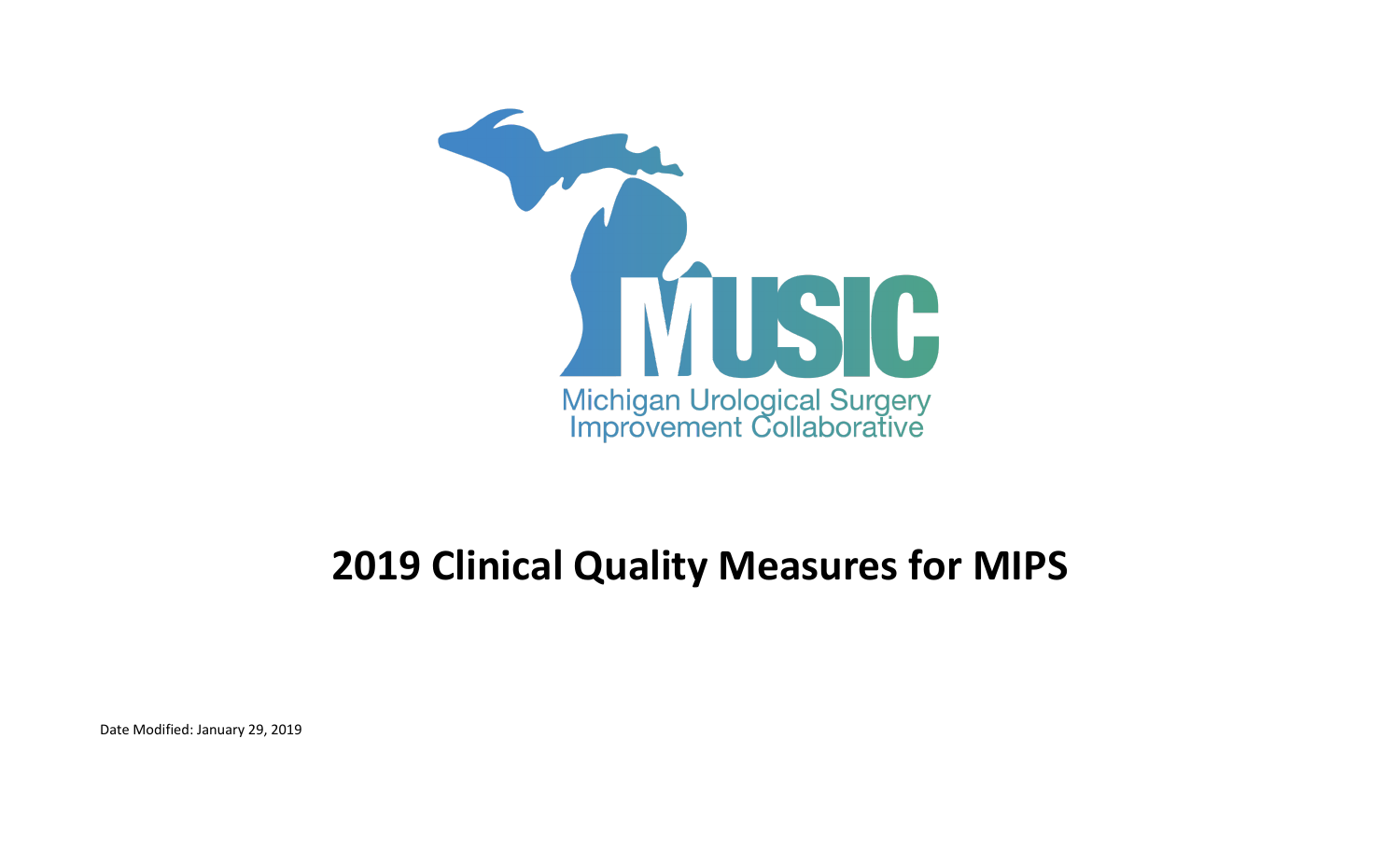|          | Domain                                  | <b>Measure Title</b>                                                                                                                         | <b>Measure Description</b>                                                                                                                                                                                                                                                                                                                                     | <b>Type</b>                      | Denominator                                                                                                                                        | <b>Numerator</b>                                                                                                                                                      | <b>Denominator Exclusions/Exceptions</b>                                                                                                                                                                   | Meaningful<br><b>Measure Area</b>                                                 | <b>Traditional</b><br>vs. Inverse |
|----------|-----------------------------------------|----------------------------------------------------------------------------------------------------------------------------------------------|----------------------------------------------------------------------------------------------------------------------------------------------------------------------------------------------------------------------------------------------------------------------------------------------------------------------------------------------------------------|----------------------------------|----------------------------------------------------------------------------------------------------------------------------------------------------|-----------------------------------------------------------------------------------------------------------------------------------------------------------------------|------------------------------------------------------------------------------------------------------------------------------------------------------------------------------------------------------------|-----------------------------------------------------------------------------------|-----------------------------------|
| MUSIC3   | <b>Efficiency and Cost</b><br>Reduction | Prostate Cancer:<br>Avoidance of Overuse of<br>CT Scan for Staging Low<br><b>Risk Prostate Cancer</b><br>Patients                            | Percentage of patients, regardless<br>of age, with a diagnosis of prostate<br>cancer at low risk of recurrence<br>receiving interstitial prostate<br>brachytherapy, OR external beam<br>radiotherapy to the prostate, OR<br>radical prostatectomy, OR<br>cryotherapy who did not have a CT<br>scan performed at any time since<br>diagnosis of prostate cancer | Process                          | # of low-risk prostate cancer<br>patients 30 years or older receiving<br>brachytherapy, EBRT, RP, or<br>cryotherapy                                | # of low risk prostate cancer<br>patients receiving<br>brachytherapy, EBRT, RP, or<br>cryotherapy who did not have a<br>CT scan since diagnosis of<br>prostate cancer | Prostate cancer patients < 30 years of<br>age; prostate cancer patients receiving<br>an alternate form of treatment from<br>those specified; patients that have had<br>prior treatment for prostate cancer | Appropriate Use of<br>Healthcare                                                  | Traditional                       |
| MUSIC4   | <b>Effective Clinical Care</b>          | <b>Prostate Cancer: Active</b><br>Surveillance/Watchful<br>Waiting for Low Risk<br><b>Prostate Cancer Patients</b>                           | Proportion of patients with low-risk<br>prostate cancer receiving active<br>surveillance or watchful waiting                                                                                                                                                                                                                                                   | Process                          | # of low-risk prostate cancer<br>patients 30 or older                                                                                              | # of low-risk prostate cancer<br>patients on active surveillance<br>or watchful waiting                                                                               | Prostate cancer patients < 30 years of<br>age; patients that have had prior<br>treatment for prostate cancer                                                                                               | Appropriate Use of<br>Healthcare                                                  | Traditional                       |
| MUSIC5*  | <b>Effective Clinical Care</b>          | Prostate Cancer: Radical<br>Prostatectomy Cases LOS                                                                                          | Percentage of radical<br>prostatectomy cases with a length<br>of stay > 2 days                                                                                                                                                                                                                                                                                 | Outcome;<br><b>High Priority</b> | # of patients aged 30 or older who<br>underwent a radical prostatectomy<br>as treatment for prostate cancer                                        | # of patients with a length of<br>stay > 2 days after radical<br>prostatectomy                                                                                        | Prostate cancer patients < 30 years of<br>age; patients that have had prior<br>treatment for prostate cancer                                                                                               | Patient-Focused<br>Episode of Care                                                | Inverse                           |
| MUSIC10  | <b>Effective Clinical Care</b>          | Prostate Cancer:<br>Confirmation Testing in<br>low risk AS eligible<br>patients                                                              | Percentage of low risk patients that<br>are eligible for active surveillance<br>who receive confirmation testing<br>within 6 months of diagnosis                                                                                                                                                                                                               | Process                          | # of patients aged 30 or older with<br>new diagnosis of low and low-<br>intermediate prostate cancer<br>(Gleason 6 or low volume Gleason<br>$3+4)$ | # of patients that underwent a<br>second biopsy, MRI, or<br>genomics test within 6 months<br>after date of diagnosis (positive<br>biopsy date)                        | Prostate cancer patients < 30 years of<br>age; Patients that have had prior<br>treatment for prostate cancer; Patients<br>on watchful waiting                                                              | Appropriate Use of<br>Healthcare                                                  | Traditional                       |
| MUSIC11  | <b>Effective Clinical Care</b>          | Prostate Cancer: Follow-<br>Up Testing for patients on<br>active surveillance for at<br>least 30 months since<br>diagnosis                   | Percentage of patients on active<br>surveillance that have ≥ 2 tumor<br>burden reassessments and 3 PSA<br>tests in first 30 months since<br>diagnosis                                                                                                                                                                                                          | Process                          | # of patients aged 30 or older with<br>new diagnosis of low and low-<br>intermediate prostate cancer<br>(Gleason 6 or low volume Gleason<br>$3+4)$ | # of patients on active<br>surveillance that have ≥ 2 tumor<br>burden reassessments and 3<br>PSA tests in first 30 months<br>since diagnosis                          | Prostate cancer patients < 30 years of<br>age; Patients that have had prior<br>treatment for prostate cancer                                                                                               | Appropriate Use of<br>Healthcare                                                  | Traditional                       |
| MUSIC12* | <b>Patient Safety</b>                   | Kidney Stones: ED visit<br>within 30 days of<br>ureteroscopy                                                                                 | Percentage of patients who<br>underwent ureteroscopy and<br>experienced an unplanned ED visit<br>within 30 days of the procedure                                                                                                                                                                                                                               | Outcome;<br><b>High Priority</b> | # of patients that undergo<br>ureteroscopy                                                                                                         | # of patients with an ED visit<br>within 30 days of ureteroscopy                                                                                                      | N/A                                                                                                                                                                                                        | Admissions and<br>Readmissions to<br>Hospitals                                    | Inverse                           |
| MUSIC13  | <b>Effective Clinical Care</b>          | Kidney Stones: Antibiotics<br>should not be provided at<br>the time of SWL                                                                   | Percentage of patients who<br>received antibiotics at the time of<br>shockwave lithotripsy                                                                                                                                                                                                                                                                     | Process;<br><b>High Priority</b> | # of patients that undergo<br>shockwave lithotripsy                                                                                                | # of patients who receive<br>antibiotics at the time of<br>shockwave lithotripsy                                                                                      | N/A                                                                                                                                                                                                        | Medication<br>Management                                                          | Inverse                           |
| MUSIC14  | <b>Effective Clinical Care</b>          | Kidney Stones:<br>Alphablockers at<br>discharge for patients<br>undergoing kidney stone<br>surgery, Ureteroscopy or<br>Shockwave Lithotripsy | Percentage of patients who<br>underwent ureteroscopy or<br>shockwave lithotripsy and received<br>alphablockers at discharge                                                                                                                                                                                                                                    | Process;<br><b>High Priority</b> | # of patients that undergo<br>ureteroscopy and shockwave<br>lithotripsy                                                                            | # of patients who undergo<br>ureteroscopy or shockwave<br>lithotripsy and receive<br>alphablockers at discharge                                                       | N/A                                                                                                                                                                                                        | Medication<br>Management                                                          | Traditional                       |
| MUSIC15  | <b>Effective Clinical Care</b>          | Kidney Stones: SWL in<br>patients with total renal<br>stone burden > 2 cm or ><br>1 cm lower pole stones                                     | Percentage of patients who<br>underwent shockwave lithotripsy<br>with a total stone burden > 2 cm or<br>> 1 cm lower pole stones                                                                                                                                                                                                                               | Process                          | # of patients with a total stone<br>burden $> 2$ cm or $> 1$ cm lower<br>pole stones                                                               | # of patients with a total stone<br>burden $> 2$ cm or $> 1$ cm lower<br>pole stones and undergo<br>shockwave lithotripsy                                             | N/A                                                                                                                                                                                                        | Appropriate Use of<br>Healthcare                                                  | Inverse                           |
| MUSIC16  | <b>Patient Safety</b>                   | Kidney Stones: Opioid<br>utilization after<br>ureteroscopy                                                                                   | Percentage of patients who<br>underwent ureteroscopy and are<br>discharged with non-opioid pain<br>medication                                                                                                                                                                                                                                                  | Process;<br><b>High Priority</b> | # of patients that undergo<br>ureteroscopy                                                                                                         | # of patients that were<br>discharged on NSAIDS,<br>Acetaminophen, or "Other" and<br>who were not prescribed<br>opioids for pain control                              | N/A                                                                                                                                                                                                        | Prevention and<br>Treatment of<br>Opioid and<br>Substance Use<br><b>Disorders</b> | Traditional                       |